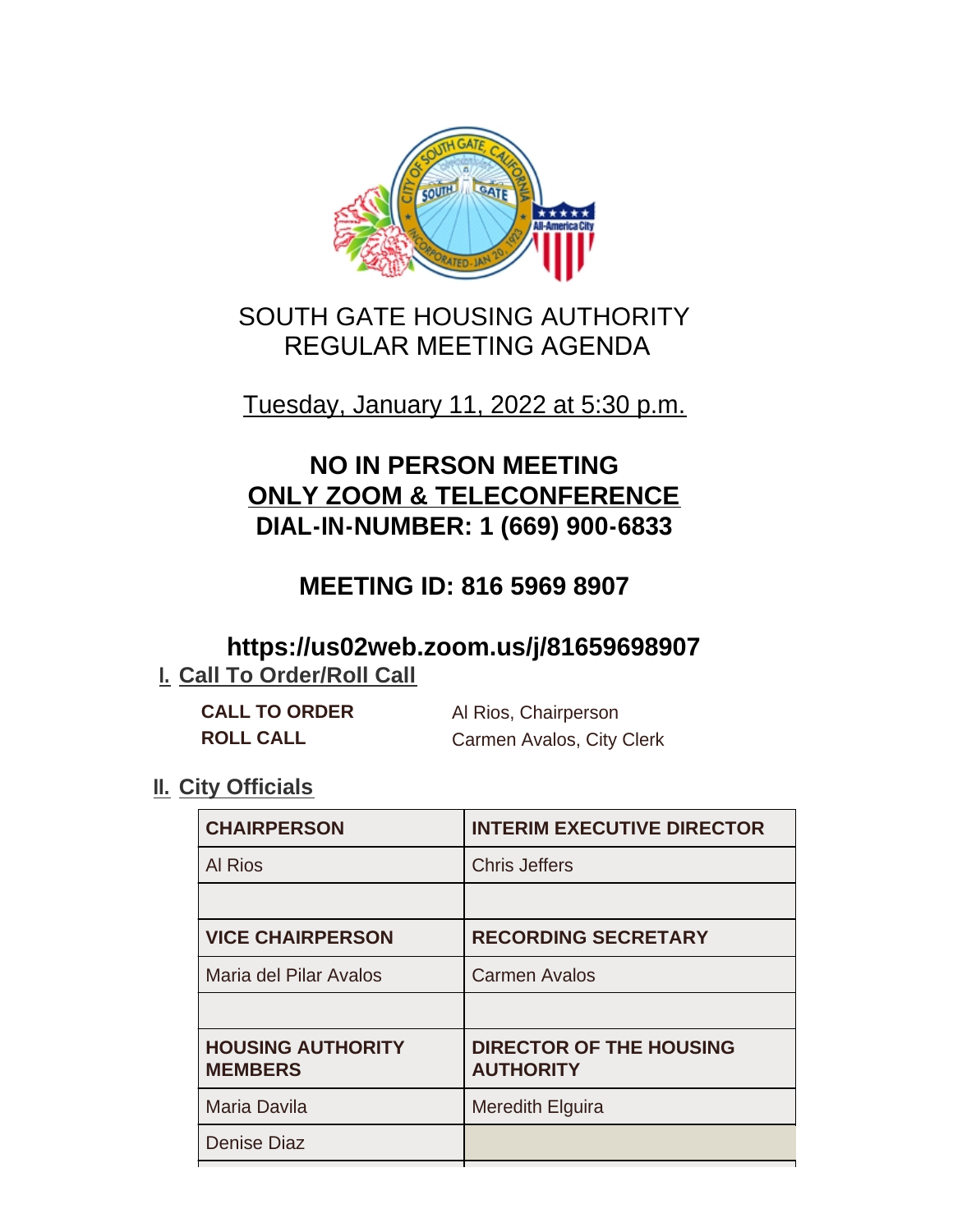| <b>Gil Hurtado</b> | <b>AUTHORITY COUNSEL</b>                           |
|--------------------|----------------------------------------------------|
|                    | Raul F. Salinas                                    |
|                    |                                                    |
|                    | <b>TREASURER/CHIEF FINANCIAL</b><br><b>OFFICER</b> |
|                    |                                                    |

## **Meeting Compensation Disclosure III.**

Pursuant to Government Code Section 54952.3: Disclosure of compensation for meeting attendance by Housing Authority Commissioners is \$75 per meeting.

## **Closed Session: (ATTY) IV.**

#### **1. CONFERENCE WITH LEGAL COUNSEL – REAL PROPERTY NEGOTIATIONS**

Pursuant to Government Code Section 54956.8

Property APN: 6264-004-900

Property Address: 13050 Paramount Boulevard, South Gate, CA 90280

City Negotiator: Chris Jeffers, Interim City Manager

Negotiating with: To Be Determined

Under Negotiation: Terms of Sale

Documents:

#### [HA CLOSED SESSION MEETING 01-11-2022.PDF](http://www.cityofsouthgate.org/AgendaCenter/ViewFile/Item/11572?fileID=36080)

## **V.** Open Session Agenda

#### **1. Minutes**

The South Gate Public Housing Authority will consider approving the Regular Meeting Minutes of December 14, 2021. (CLERK)

Documents:

#### [HA ITEM 1 REPORT 01112022.PDF](http://www.cityofsouthgate.org/AgendaCenter/ViewFile/Item/11571?fileID=36079)

### **<u>VI. Comments From The Audience</u>**

### **<u>VII. Comments From The Authority Members</u>**

### **Adjournment VIII.**

I, Carmen Avalos, Secretary, certify that a true and correct copy of the foregoing Meeting Agenda was posted on January 5, 2022, at 11:30 a.m.,